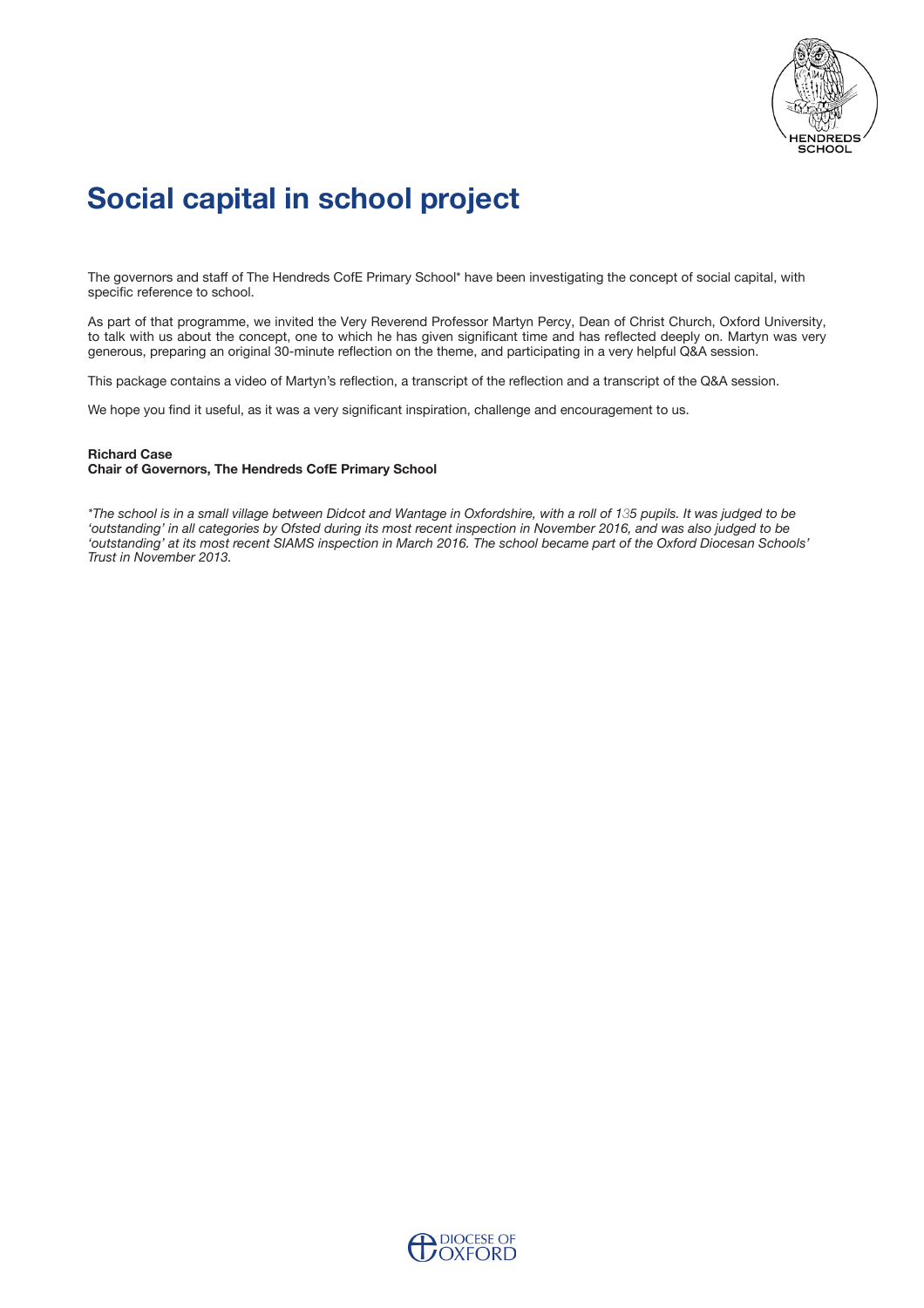

# **Social capital in school project**

*Refection session (transcript)*

*The Very Reverend Professor Martyn Percy, Dean of Christ Church, Oxford University refecting on social capital with the governors of The Hendreds CofE Primary School on 24 March 2018*

Well good morning. It's really good to be with you today - my brief is to talk a little bit about schools as forms of social capital, particularly bearing in mind small schools and the ways in which they connect to their communities and also the ways in which they're actually generating ideas and values and behaviours amongst their pupils in order to shape society and ideally to transform it.

It was said many years ago of a dean of a diferent college that was invited to speak at a dinner in Oxford, having had a lovely conference. He felt enormously honoured by this. He comes from Yale University. So he got up and spoke for some 20 minutes about why the letter Y is for youth. Then he went on to the letter A. For another 20 minutes, A is for achievement and then for another 20 minutes, L is for learning. And then finally another 20 minutes on E is for education and he sat down after 80 minutes of this and turned to his neighbour, who was the head of the Oxford college and said "how did I do?". He said "well you did very well. That was very very interesting. We are of course just so very glad that you're not from the Massachusetts Institute of Technology!".

I want to be a little bit succinct if I can about what I think matters for education in terms of social capital. To do this of course we have to think just a little bit about what it means to even talk about social capital.

It's a form if you like of networking, transactions and exchanges generally referring to resources, and resources that become part of the common good, that actually impact relationships and shape and transform society. When people talk about social capital they generally mean things or people that actually enable the common good and do so in a way that is public. So social capital's been used to explain the improved performance of diverse groups including schools - sometimes growth, sometimes entrepreneurial things. More than anything else it's about the repository, the reservoir of things that we share in common and how they are taken from being implicit, taken for granted, and made explicit in a way that everybody can commonly own these things and really say, for example at a school, "those are our values" or at a university "that's what we stand for" or in a village "this is who we are". That's what that means. I'm well aware in talking about this that there's an extraordinary sense in which when you're beginning to think at all about education you need to first of all ask yourself "well what is it you do all day?". And I think one of the things we do in education - we rarely talk about this - is we educate people to be questioners. We don't in other words just give them answers but we inspire them to question the world around them.

Sometimes this can result in a certain amount of awkwardness. There's an apocryphal tale told many years ago by Magnus Magnusson. I think he was a vice chancellor or chancellor of an Icelandic University and it revolved around a question set in a physics exam.

"Describe how you would determine the height of a skyscraper using a barometer". A student wrote the following. "I'd get a really long piece of string and I'd tie it to the barometer and drop it from the side of the skyscraper and the height of the string plus the height of the barometer equals the height of the building". Well the examiners were furious with this answer and gave him nought but he appealed, and said "I should get a hundred per cent because the answer's absolutely correct, it's absolutely top". So he was called in for a viva and sits there for a few minutes and says absolutely nothing. And then the external examiners say "well we know what are you actually going to say, because although your answer was correct it didn't show any noticeable knowledge of physics" and he said "well, there are so many answers here" he said. "You know if you're really feeling clever about this what you could do is go to the top of the skyscraper, drop the barometer off, time it and see how long it takes to hit the bottom and then you can do a little maths kind of equation that'll work out the height of the building. If it's a nice sunny day, you can measure the shadow of the barometer and you can measure the shadow of the skyscraper and thereafter a simple matter of proportional arithmetic. If you're feeling really clever about this you can measure the air pressure at the bottom of the skyscraper using the barometer and the air pressure at the top of the skyscraper using the barometer. Again a nice piece of maths will help you get the building's height. If the building has an emergency staircase, you can take the barometer and you can simply go up and down, marking of the rooms and heights and when you get to the bottom you just add them all up. Or if you're really clever, get that string again and just swing it gently from the top of the skyscraper and swing it gently from the bottom and again there will be a little kind of maths formula that will tell you something about height and resistance. But, he said, since we are being constantly exhorted in this educational institution to think outside the box, my answer is this. I'm going to go and knock on the janitor's door and say "look I'll give you this nice new barometer, if you tell me the height of this building"." And the story goes that the individual went on to win a Nobel Prize.

Well, these days there's a great deal of talk about values and I want to suggest to you that there's something underneath values which needs attention frst of all. Values, as it were, are not things that are available in supermarkets for people to go and pick and choose what they want, make their own synthesis of that and then say this is who we are. They have to be rooted in behaviours and these are locked in patterns of behaviour and society long long ago.

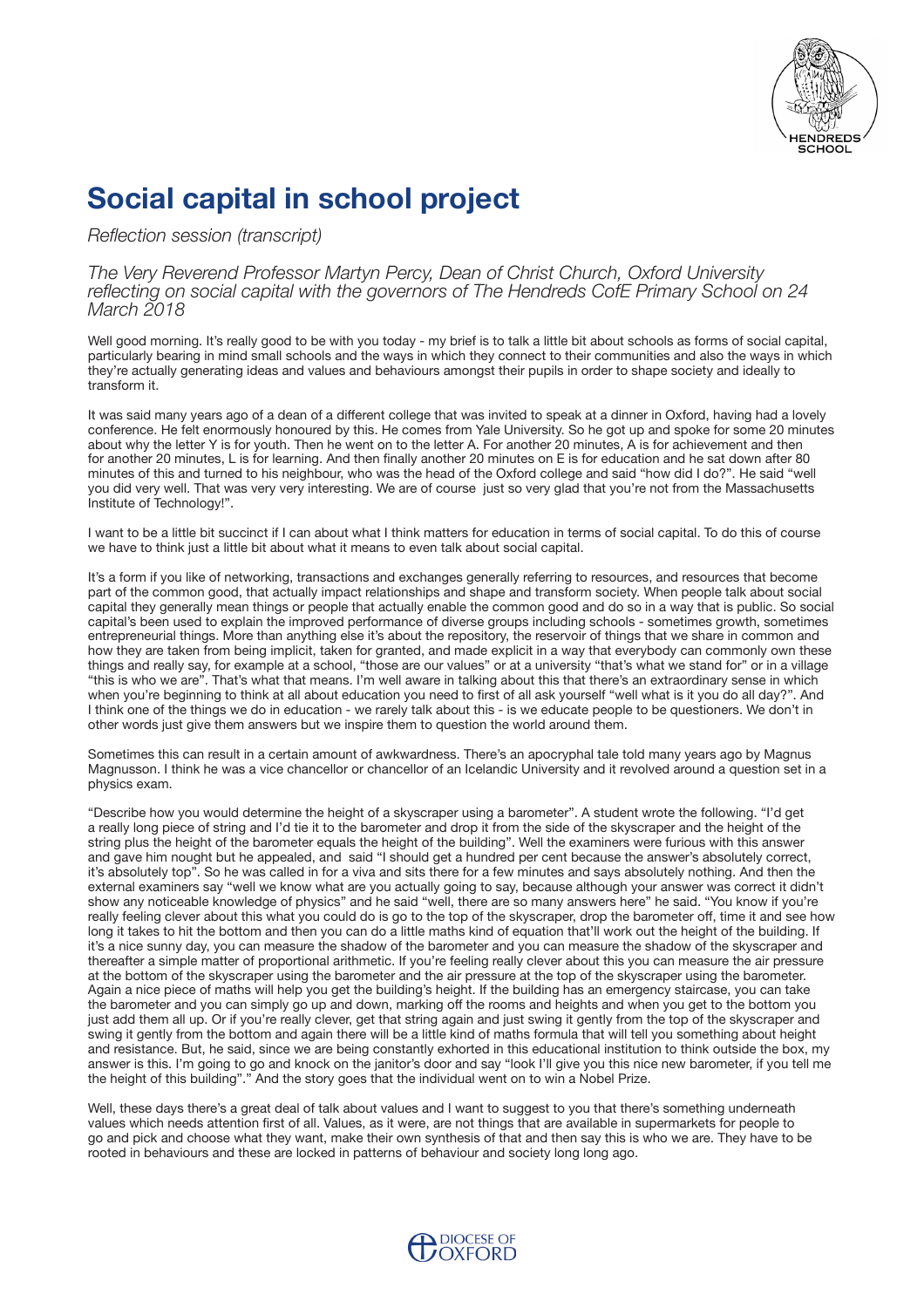

If I just tell a story against myself here. I'm constantly late for things, partly by being busy, but many years ago I went to pick up my son from Cub Scouts and he was running a little bit late - Cub Scouts always did - but the parents were standing outside the Cub hut and they were incredibly agitated because they had a letter from Akela that said this. "Dear parent, I am writing to you today to tell you that it is St. George's Day parade at the end of the month. Please make sure that your son is there with tidy kit and clean shoes. Please note attendance is compulsory. Yours sincerely, Akela."

Well you might wonder why the parents were so agitated about this letter. And they weren't agitated about the phenomena of kind of tidy kids, although anyone who has a son who had gone to Cubs will know that the weekly search for the woggle is always challenging, especially in an eight year old's bedroom. Nor is it about that extraordinary phenomenon these days - clean shoes. Have you noticed how shoes are no longer clean in the emerging generation? My mother recently gave my son for Christmas a shoe shining kit. He opened it with all the care and attention that you might do if you were approaching a suspicious package that might be an unexploded bomb. He had no idea what the contents were for. But no, the parents were complaining about the curious use of the C word - compulsory. What could it possibly mean? One parent turned to another and said "well, it does not mean compulsory because we're always away for the weekend, and this therefore does not apply to us". And another parent said "well it can't be compulsory because we play football on Sundays and that's Johnny's priority and away we go". And another parent turned to the group and said "it doesn't mean compulsory because we only bring our son because he enjoys it, and if he didn't enjoy it we wouldn't bring him".

I want to suggest to you that one of the interesting things about schooling is that we introduce to pupils an idea that's not on the curriculum; it's implicit as part of the hidden curriculum. But it's countercultural. Some things are compulsory. They belong to obligations. They're not about choices. In a world that's full of choices, sometimes choices in education, one of the things we're doing with people is saying these are things you have to do to be a member of this community. It's not a matter of choice. And obligations of course are absolutely vital for parenting, for interacting with social communities of any kind, for indeed doing all of that.

These days I think there's an extraordinary sense in which we have been overtaken in our world by the elevation of choice. And choice has done strange things even to education; it's commodifed it. It's made people think that there are some things that they can opt in to, opt out of, choose, disregard or indeed discard. One of the most efective things a school can do through its education is remind people of the value and virtue of doing things because they are a matter of duty and obligation quite independent of how people actually feel about these things.

I love going to the theatre and there's a lovely play by a man called David Hare, "The Power of Yes". It is all about the breakdown of the fnancial markets some ten years ago now. And in "The Power of Yes" one of the actors is having a conversation about the diferent challenges of working in the fnancial sector, as opposed to say working in the NHS, or for that matter in a school and this is what the character says: "I come from the private sector myself but I get very tired of a certain private sector organisational arrogance when people say "oh, get the private sector people into schools - that will sort them all out". Actually, I doubt there are many jobs in fnance as hard as teaching a class of 14 year old boys in a really tough school in the inner city. Because business is in some sense really quite simple; it's got clearly defned aims. It's to make money, so you have a measure against which you can judge all the other actions which add up to the overall result. Managing a hospital though is more complex because it's very hard to know what your objective is. There's no money metric to make a judgment call about A&E - running a hospital, like running a school, is an endless series of judgment calls, where the criteria and the objectives change. That's not easier than making money.

What's really interesting about Hare's play is his sense in which he says "well if we're actually just here for ourselves as individuals then of course things become very easy". But if it's above being together and about being together as one people then our schools and institutions have a very special responsibility and vocation in inspiring people to think collectively.

These days of course we are surrounded by lots of things that sometimes cause us to behave and act diferently. Think for example about the power of the internet and particularly social media. This sometimes can be very deceptive. One writer, a man called Richard Sennett, takes the example of "Philippa", a token teenager, who has a mere six hundred and thirty nine friends on Facebook. That's all she has. And Sennett points out that if six hundred and thirty nine of Philippa's friends send one message or image to each other and receive a reply that is a total of eight hundred and sixteen thousand six hundred and forty two messages to digest in one day. Simply impossible.

Now why is this important for us? Because you can have a Facebook friend, and you can have hundreds of them, but schools teach people about real friendship. About connecting across diferences, about diversity. They do extraordinary things about teaching people that friendship actually has to weather things; that is to say weather emotional storms, weather diferences, weather disputes. And therefore one of the implicit things a school does sometimes is it really teaches people how to be together, quite independent of their feelings. I'd go further and say one of the things schooling does is it actually helps people to engage with emotional intelligence. It helps people to think about communities and it helps people to think about how to hang out together quite independently of how they feel. It was Einstein who said many years ago "not everything that counts can be counted and not everything that you can count counts". Now in education, just like any other piece of the voluntary sector, or indeed anything else, we're surrounded by metrics that make us count things. The truth about a good healthy school is that many of the things that are the best about the school are very hard to measure. They're very hard to count. They're very hard sometimes to even than say what they are, but you know them when you see them. You can smell them. They're around authenticity. They're around charity. They're around generosity. They are around the capacity to enable people to think intelligently and think outside the box. They don't sit there as a subject on the curriculum but they are working their way

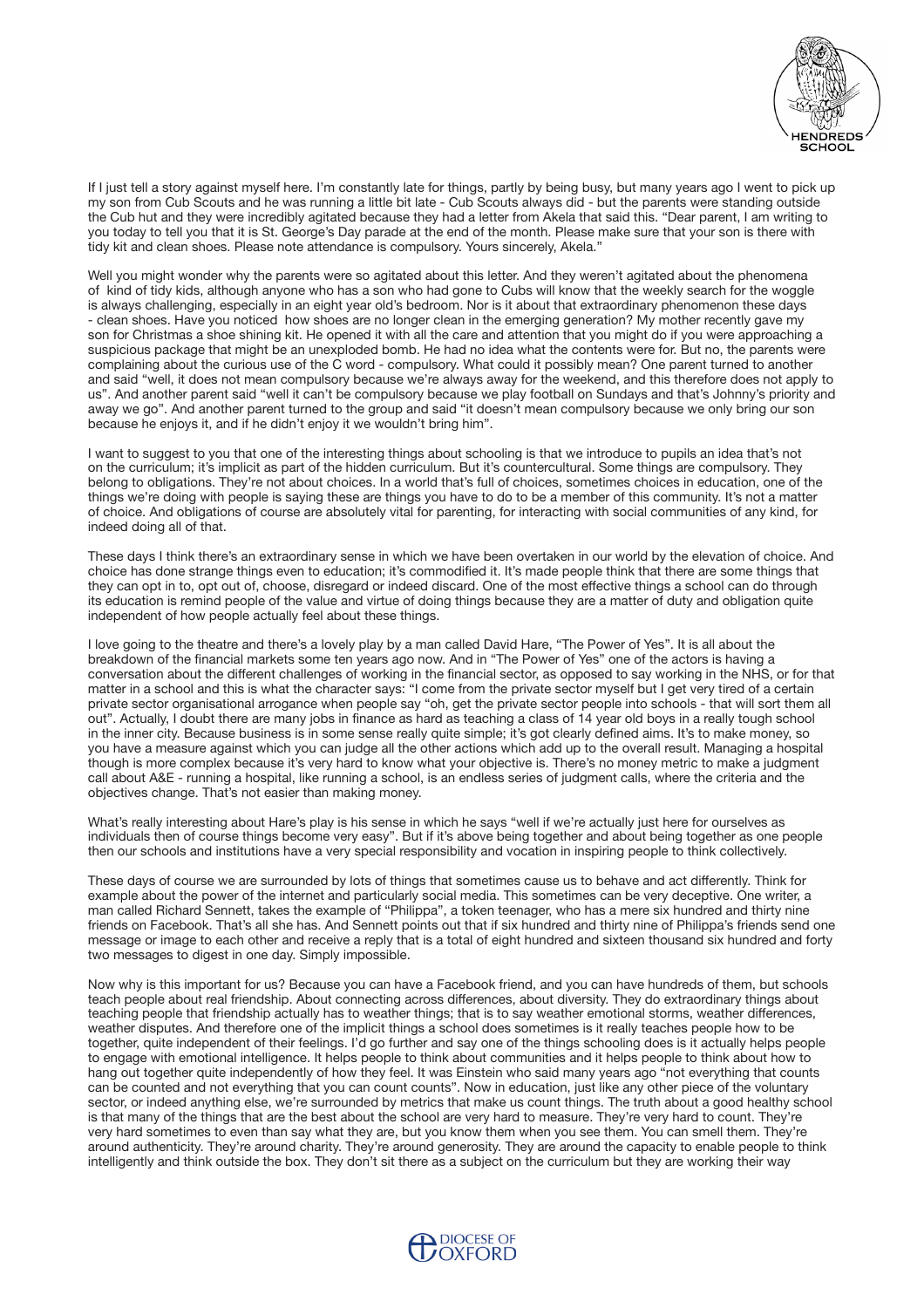

through the lives of the teachers and they are fltering out into families and therefore into communities and into wider villages and towns.

Why do I think this matters in schools? Well, because the definition of the word education originally was "to draw out" - to bring something out of something that's already there. A long, long time ago, Socrates used to talk about educators as being 'midwives'. He used to talk about them being literally people who drew out the best from the womb of knowledge and in so doing produced something that was independent, individual but also social. Socrates says this: "if only wisdom was like water which always flows from a full cup into an empty one". More familiar I suppose is the reminder that education is not simply filling an empty pail, it's the lighting of a fire. But more than that, it's about helping pupils to think about character and virtue to become citizens and take their place in the world. And this is very often done by encouraging pupils to ask questions, to test knowledge but to test authority as well. And this is done by inspiring them and very often by selfess teaching but also through teachers who have a love of a subject and a love of questions, love knowledge for its own sake.

I think one of the saddest things about our age is that we very often undervalue our teachers as people who enable our pupils to take their place as citizens in the world and I would suggest to you that part of the issue about social capital is working on the reciprocity between schools and communities. So here's one little idea and I borrowed it from another country. Quite recently I was in Singapore on behalf of the University of Oxford. I went to talk to a couple of schools mainly about access and mainly about their education. On one of these days I was struck by walking into the staf room and an enormous pile of giftwrapped presents. I mean an absolutely humongous pile, I mean just huge. And innocently I asked if there had been a birthday or some other kind of celebration - I had no other kind of account in my mind as to why there would be so many presents in the room. And I was told "no, none of these are for that". But I had missed something in Singapore called National Teachers Day. National Teachers Day is a bit like Mothering Sunday or Father's Day. It's an opportunity for pupils and their parents to express their deep, abiding gratitude for their teachers and all the pupils come in with a gift. It's not a competitive exercise you'll be pleased to know. Sometimes they club together but the stafroom was full of gifts. Those weren't though the most important thing in the room. The most important thing in the room was reading the gift labels and seeing what these pupils had written about their teachers. It was amazing. The appreciation, the realisation that these were truly the formative years of those pupils' lives.

There is a lovely writer called Parker Palmer who has this to say: "I had a teacher who loved algebra and made me feel it meant the world to him that I could love it too. When I do algebra I think of him. I see his face, I hear his voice and when I get stuck on a problem in maths or even a problem in life I think about how he talked to me. I hear his voice as I think the problem through. It's like I talk with him about it. To me, algebra is what it felt like to learn with Mr Lawson". It's an extraordinary testimony to the characters that teachers are in communities, and character is key. It's part of the implicit message of what a school does to transform individuals but it's more than that. It's not just about character. It's not just about formation. It's defnitely not just about information and education. It's also about instilling in the pupils a sense that love matters. This is what Bernard of Clairvaux said a long time ago. "There are many who seek knowledge for the sake of knowledge - that's curiosity. There are others who desire to know in order that they may themselves be known - that is vanity. Others seek knowledge in order to sell it. That", said Bernard "is dishonourable. But there are some who seek knowledge in order to edify others. And that is love". The seeking of that knowledge is something that quite literally transforms individuals. It is "the truth that sets people free" to paraphrase what John says in the Gospels. The sense is that by being free with what we know, we can use that freedom to help communities in the voluntary sector through our work, through our labour.

Parker Palmer, writing later on, says this: "students who've been well served by good teachers may walk away angry; angry that their prejudices have been challenged and their sense of self shaken. But that sort of dissatisfaction" he says "is a sign that education has happened". It can take years for a student to feel grateful to a teacher who introduces a dissatisfying truth, but a market model of education has no ethic of accountability. A market model of education serves the cause poorly when it assumes the customer is always right. Education in other words is challenging. It actually risks sometimes ofending because it probes but if you want your children and your pupils to be liberated by love and by liberty and by life then you cannot raise children without a sense of right and wrong and challenging their borders. The risk in all of this of course is that we lose sight of spirituality. We lose sight sometimes of the human spirit in all of this. But I think this is where schools and church schools particularly can be quite remarkable because they have a value base to appeal to which transcends contemporary cultural mores. Some years ago when I went to pick up my own son from school, a state school some twenty five miles away from here, I sat in the waiting room in reception waiting for him to come out from a late class, and there on the walls were the school values: no bullying, respect for all and recycle. Three things. It may just be me but it struck me that these were possibly not the foundations of Western civilisation. I'm not against recycling, I'm defnitely not against bullying and I'm basically pro-respect.

But, but, but. Schools are about much more than that. They're about much more than those values. Finding the lowest common denominator is not the task. Finding a set of values that really challenge and raise the game is the challenge, and it seems to me this is where a church school can do extraordinary things in communities, because it can appeal to a reservoir, a resource of truth, not necessarily didactic but raised and rooted in stories. Stories of heroism, of selfessness, of genuinely understanding what it is a community can do. Towards the end of the Second World War a man called, well I won't give his name, but somebody who had been picked up by the Germans and was a monk and had been sent to one of the concentration camps. Deprived of everything he needed to practise his monastic life. Prayer beads, prayer books, scriptures. He just sat there and prayed one prayer. A prayer I think of education and of schooling that he might respond to the call of love. Very quickly, he found himself surrounded by orphans, adults who've lost their spouses, others who lost other relatives. But also one group that nobody else in the camp would talk to - the betrayers. The people in the community who had given up

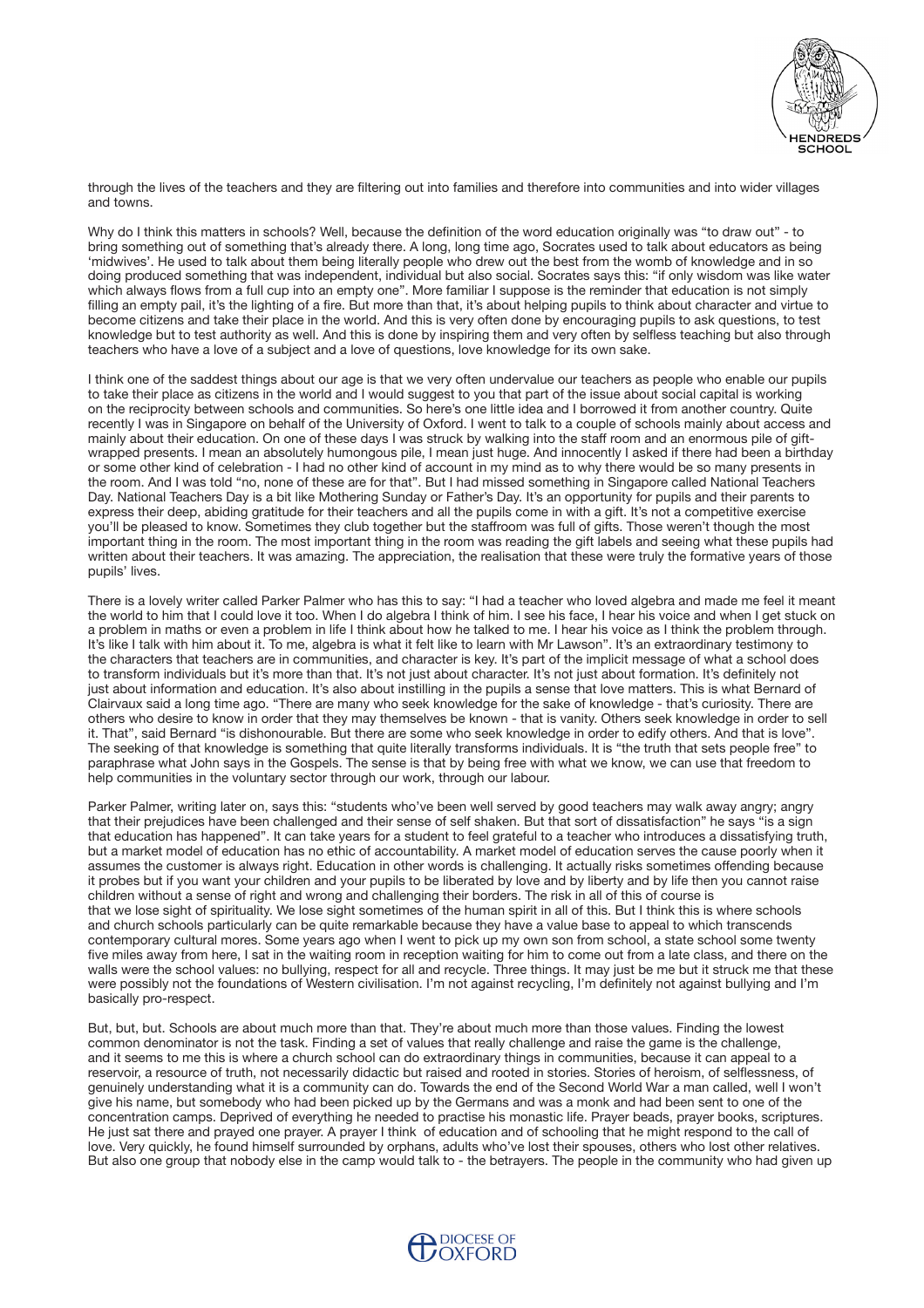

somebody else's life to spare their own. They had no friends. And they knew too that when liberation came they would be the first to the gallows. Well, as liberation dawned ever closer somebody came to see the monk one day and said "I can see how you live. Just tell me about this God that you worship". And he replied "well he's not like me". Now almost nobody, no minister of religion, no teacher, nobody would ever dare to say or have the hubris to say "if you want to know what God is like, just look at me". That would be ridiculous. But it seems to me that the base of any notion of what it means to be thinking about social capital, and about a community, and about attentiveness and social transformation in the end is rooted in deep selfess feelings about how others can be bettered. By ourselves, by us as individuals and as a body. Education's expensive but at its best it's also expansive. It is, as Einstein said, what is left when we've forgotten everything else. Education produces, inspires, instills and forms in us sedimentary and elementary things, and these are valuable life lessons for us. Truth sets us free. It enables us to become more fully human. It's a labour of love and a labour of vacation and in the service of love. And social capital rooted in some notion of loving the communities that we're around and serving them is in the end what our education is all about. What that means for schools across the country, wherever they are, whatever communities they are in of course has to be worked out by governors, by teachers, by parents and in the end by pupils. It is about inspiration. It's about drilling down into the values that really drive the school and working out that these are actually eternal values that are about shaping humanity and shaping community. And above all else it's the realisation that the things that count very often cannot be counted and things you can count very often don't count.

Deep education is in the end what serves our communities and enables this generation to be more than than we could have hoped for in our time.

Thank you very much.

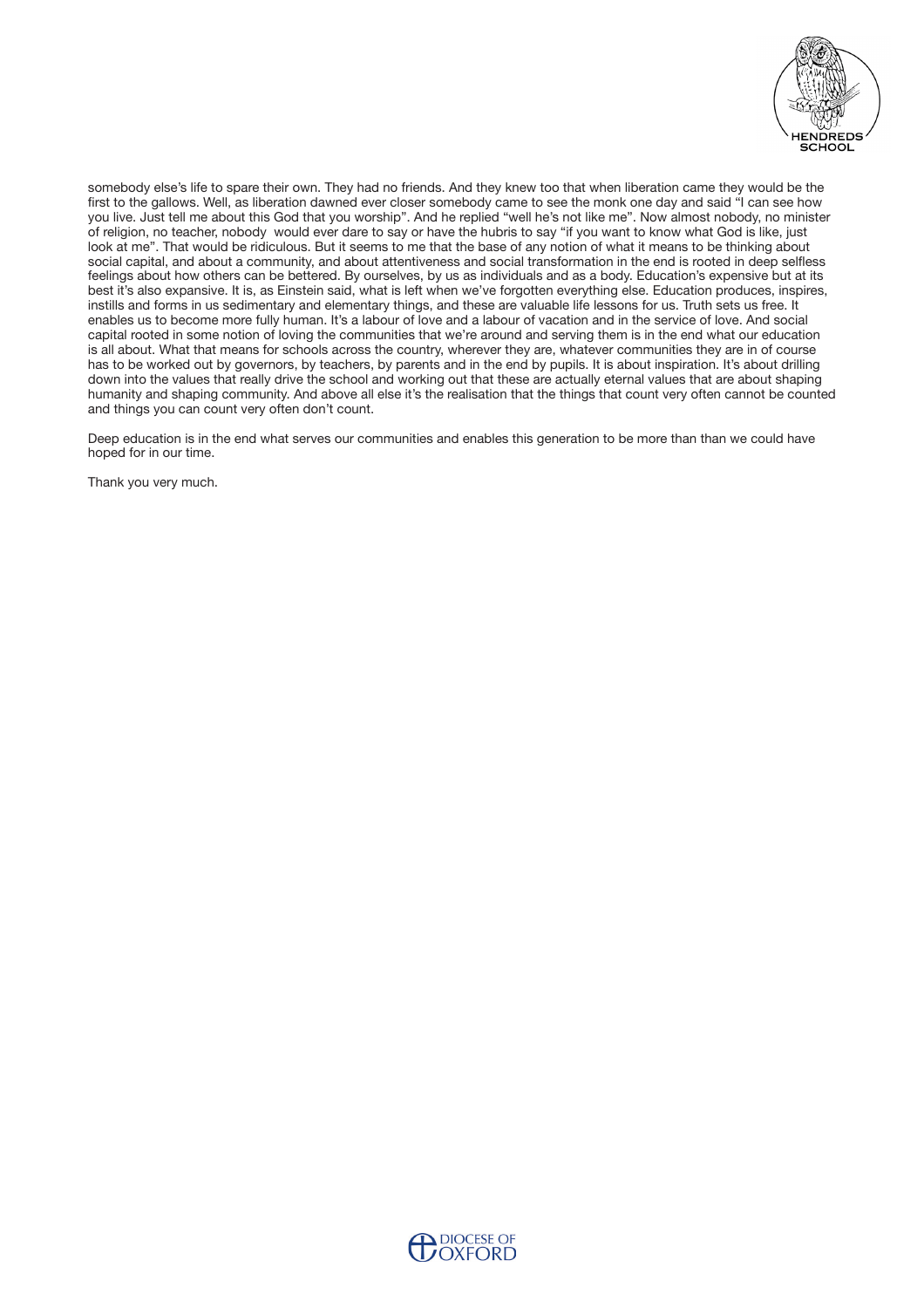

# **Social capital in school project**

*Q&A session (edited transcript)*

*The governors of The Hendreds CofE Primary School in discussion with the Very Reverend Professor Martyn Percy, Dean of Christ Church, Oxford University on 24 March 2018*

### **Q1 - Social capital is difcult to measure. So how do we measure it? How do we measure our success, how do we measure whether we are making a diference in terms of social capital?**

Not with a piece of paper or on a feedback form, is the frst answer. This is about quality and not quantity. The measurement of this isn't easily done. It will be done through illustrations, stories and initiatives – the gradual accrual of examplars, and people whose reputations begin to inspire others. Stories inspire people because they think 'I could do that too'. Numerical measurements just indicate a scale, whereas stories are really powerful. They are the things that enable people to think 'we could do this together' or 'I could do this myself'. That would be one way of doing it.

Another would be in a diferent kind of refection. I don't think you can say 'the school is more charitable than it was last year, because we raised £500 more than we did last year'. If the spirit of charity and generosity is not there and if the understanding of people as to what charity is is not there, then the school is not more charitable; it has just raised more money.

## **Q2 - Is it important for us to keep a 'book of stories', examples to inspire us and to refect on?**

Sometimes a record of these things is useful, but these things need to belong to the natural oral tradition of a community – that's where they are best. Two examples. At Christ Church people like to talk about the fact that the college has produced thirteen British prime ministers, only two short of the total for the whole of Cambridge University. I don't think that is particularly inspiring. It's amazing, but not inspiring. If I'm talking to young people about Christ Church values, I talk about the fact that half of the founders of Oxfam came from Christ Church, and about their response to starving Greeks in mid 1940s at the height of the war and them encouraging people to bring their unused goods into the centre of the city, and hand them over so they could be sold and the money converted into aid. The mother of all charity shops is in Broad Street, Oxford and half the people who put that together came from Christ Church. That's a very conspicuous example of social transformation, because Oxfam is active in 80 countries now, it literally changes millions of lives, and it's a story of impact, generosity and imagination. You don't need to know the individuals who started it of – you just need to know it can be done.

In the same way, the frst hostel that formed the model for 'Call the Midwife' on BBC was started by one of my predecessors. He just had a passion and a care for pre- and post-natal care, and for educating women, in poor parts of London, about children and the facts of life. An extraordinary piece of social engineering went into that. That was Christ Church's Dean Henry Liddle, who was the father of Alice in Wonderland, Alice Liddle. There's someone who does something with education for those who are uneducated and will continue to make the same mistakes, morally, socially and familially, unless they are educated, so he sees that and does something about it.

## **Q3 - How do we transcend the gap between students and community, in terms of social capital?**

It's going to be through the pupils, but through the parents as well, as there's only so much information which the child in school is going to be able to process. So what I would encourage schools to do is not just parents evenings and feedback sessions but I would share that mid-tier of values which aren't on the curriculum but are embodied in the behaviours of the teachers (hopefully) and which are alive in the culture of the school. There are a whole range of these, including moderation, emotional intelligence, patience, kindness, self-control, humility, gentleness, faithfulness, and there is a biblical passage which actually refers to some of these (Galatians 5). You don't have to push these into peoples minds. You just have to say these are fundamental conditions for having a really good, generous, broad polity. They don't make people do anything, but they are the essential conditions for hanging out together. If those things are modelled as a staf, they percolate their way through to the school community and to the pupils, and they percolate their way out into the home and the wider community. Sometimes the school can steal a march on this and take the pupils and do things in the community about kindness, gentleness, self-control and so forth. It would be extremely difficult, especially at junior and infant school levels, to have on the curriculum those values because it would be hard to teach them – but you can embody them, and you can teach them through stories, narratives and other kinds of constructions. Those are the basis of any kind of social capital which is rooted in reciprocity and in the common good, which takes us back to the notion that some of the things we don't count really do count and they really matter. I'm a great believer in pupils learning a huge amount by what their teachers embody, the tone in which they teach, the way they teach, not just the content but how it is they notice and attend and draw in the shy or the lazy or the ones who are struggling, and other pupils watch that. They may not be able to process that but they are very often able to learn from it. So there's a huge amount to do but most of this is part of the super, natural gain of a really good school with a really good head teacher and really good governors. You already know this because you're already doing it, but I think sometimes getting the parents along to say not only 'this is the maths curriculum' or whatever, but also to say 'here is the other curriculum – this is how we try

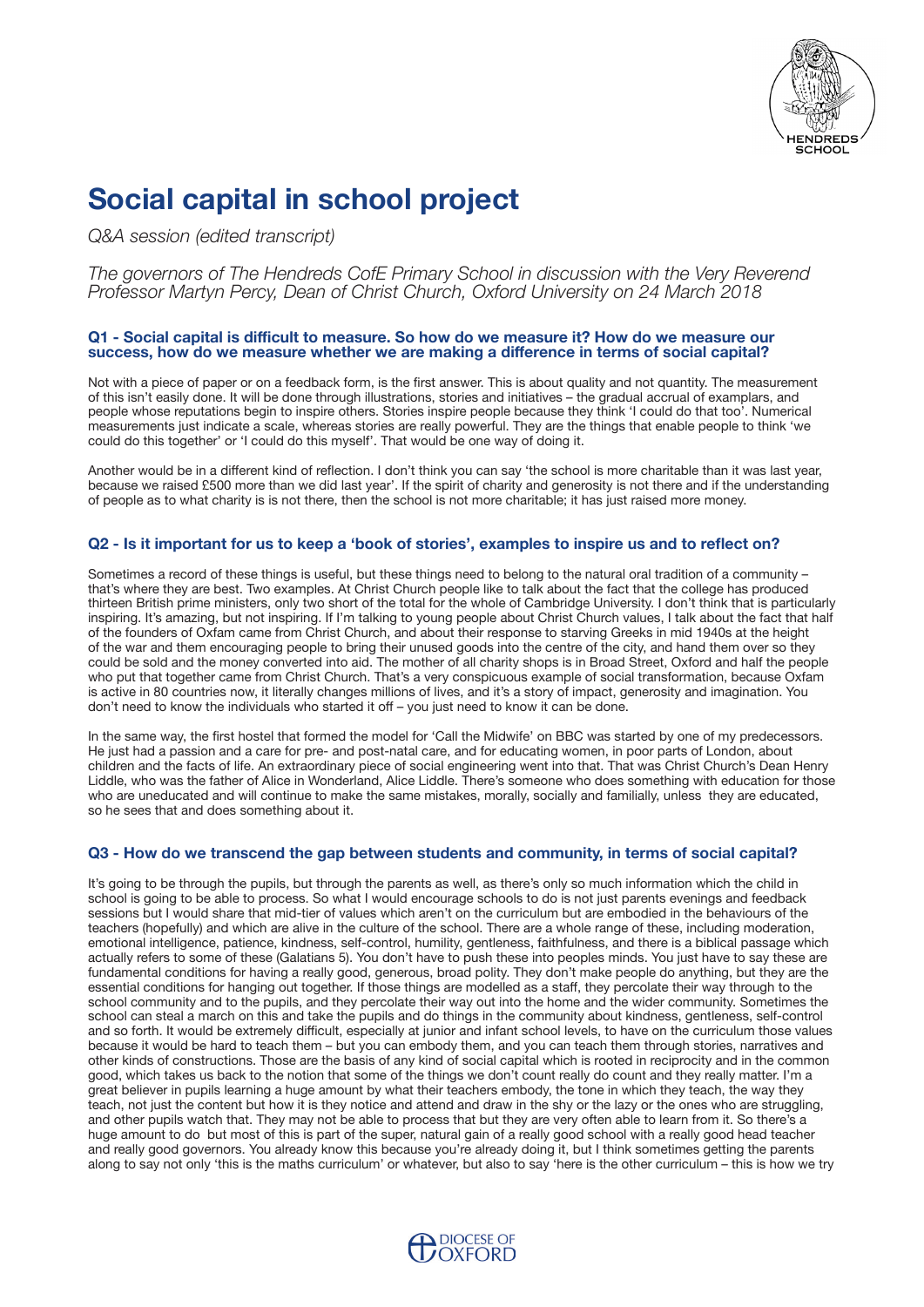

to teach, this is what we think your child is about, this is what we think they're also learning as well'. There won't be any exams in this, other than life, because that's where their emotional intelligence or emotional resilience or patience will be tested. So to develop patience, that's why we make kids wait.

### **Q4 - How can we push these ideas out into the community and/or bring the community in to the school to share these counter-cultural ideas of 'the other curriculum' with them?**

My main experience in this is of course at higher education level, where we sometimes need to de-escalate the competitiveness between students, and help them see that although we want to celebrate achievement and recognise intelligence and reward that, it's not the only thing by any means. Helping people to understand their collective responsibility is about introducing a range of soft skills that they will need themselves in later life. I'd be against incentivising those, but it seems to me that you can have a constructive conversation at any level of schooling about what it means to be a class, what it means to have responsibility for one another and how you work towards that. If you're teaching in an Oxbridge situation for example there are small group tutorials, which are the heartbeat of that system, really. In that, getting people who don't say a lot to speak, and getting people who speak a lot to say less is sometimes incredibly useful, as is getting people to 'team up' in diferent ways, owning the mixed ability of the group. All these things are not rocket science, but I think it is about getting people to realise that they're part of a class. They may not have chosen the class, because that was maybe the only option, but with that participation come obligations and a sense of duty to each person in that class, which might be about simple things like timekeeping or restraint or moderation, as much as it is about achievement really. If you want to root these things more strongly in a theological, ecclesial or spiritual resource you can do that, but I think these things are common, they're part of the common good. They are about humanity, they are about love, they are about cherishing. Of course they are there in religion, and of course a church school can own those, and turn them out with a particular gloss or edge, and sometimes that is very useful, because I think I want to get beyond the idea that school values are just 'no bullying, respect for all and recycling'. I'd want to push it further and say 'actually, we might want a bit more than this about what it means to be together'.

### **Q5 - Isn't a well-developed sense of empathy enough?**

I'd want to encourage groups of governors and schools to always think about what lies beyond good, fundamental things like empathy. As I understand it, empathy is about helping people understand and put themselves in the place of another and to see where they're coming from. That can be very productive and profoundly helpful to the person who is sharing their experience, but empathy is not compassion. I'm interested in what a school like this might want to say about the importance of empathy and understanding and comprehending 'the other', the person, who is not like us. But that is only one foundation in helping people think about how they might go the extra mile. You don't have to look very far in common culture for extraordinary stories of selfess compassion. I'm thinking I suppose about the story of the Good Samaritan. Well that story, that parable, arises in response to a question about empathy – 'who is my neighbour, who 'gets' who I am, really?'. And we all know that various characters in that parable fail the empathy test. The Samaritan doesn't take the empathy test – he takes a compassion test. His generosity and care of that individual is above and beyond, it's completely and utterly selfess. And of course to the original audience of that story, who would have been Judean, the idea that there was a good Samaritan was a joke – because all Samaritans were bad. So there is no good Samaritan – they're all rubbish. So Jesus, when he tells a story about a good Samaritan, he tells an educationally ofensive story. 'I'm going to tell you a story about a good person, who is a Samaritan' to which the Judeans mutter and say 'don't be ridiculous'. But by the time you get to the end of that story, the Samaritan is really good, you know 'here's my credit card for the next month, help yourself to the minibar, get yourself better and I'll pay the private medical bills'. It is an extraordinary, excessive story of compassion and risk. I'm interested though not just in those stories inspiring people, so that they go home a say 'that was an amazing story' but in how it inspires them to change the world, because we don't lack empathy in our world, although we always need more, but empathy won't solve our problems. What solves our problems is people being prepared to say "well, now I've understood 'the other', now I can do more than empathise, now I'm going to do something completely diferent – I'm going to take a risk, I'm going to be compassionate. I'm going to do something with my life that's completely extraordinary, for the sake of other people."

#### **Q6 – How can we ensure that children experience this much wider concept of social capital, rather than us just talking to them about values?**

The teachers are, whether they like it or not, moral agents and therefore they are funders of social capital, and they're moral exemplars, so there's something about how they carry themselves in all of this, which is why I think, interestingly, patience, kindness, self-control, humility, gentleness are incredibly important things for teachers and yet they're not usually on the curriculum for teacher training, but they're massively important. What is also important is going on to the next tier of values, and saying that these things are not just the fundamental preconditions for hanging out together relatively well. What is it that my education is about that is not just life-changing and advantageous for me, but is life-changing and advantageous for other people? And that can be in anything – it can be in a geography project on water deprivation, it can be people in medicine finding a cure for something that people in the developing world don't know. It can be in philosophy and ethics, it can be in maths, because everything in education is ultimately transformative for the common good. What we need to do is persuade people that they have a moral investment in using their heads for the good of others.